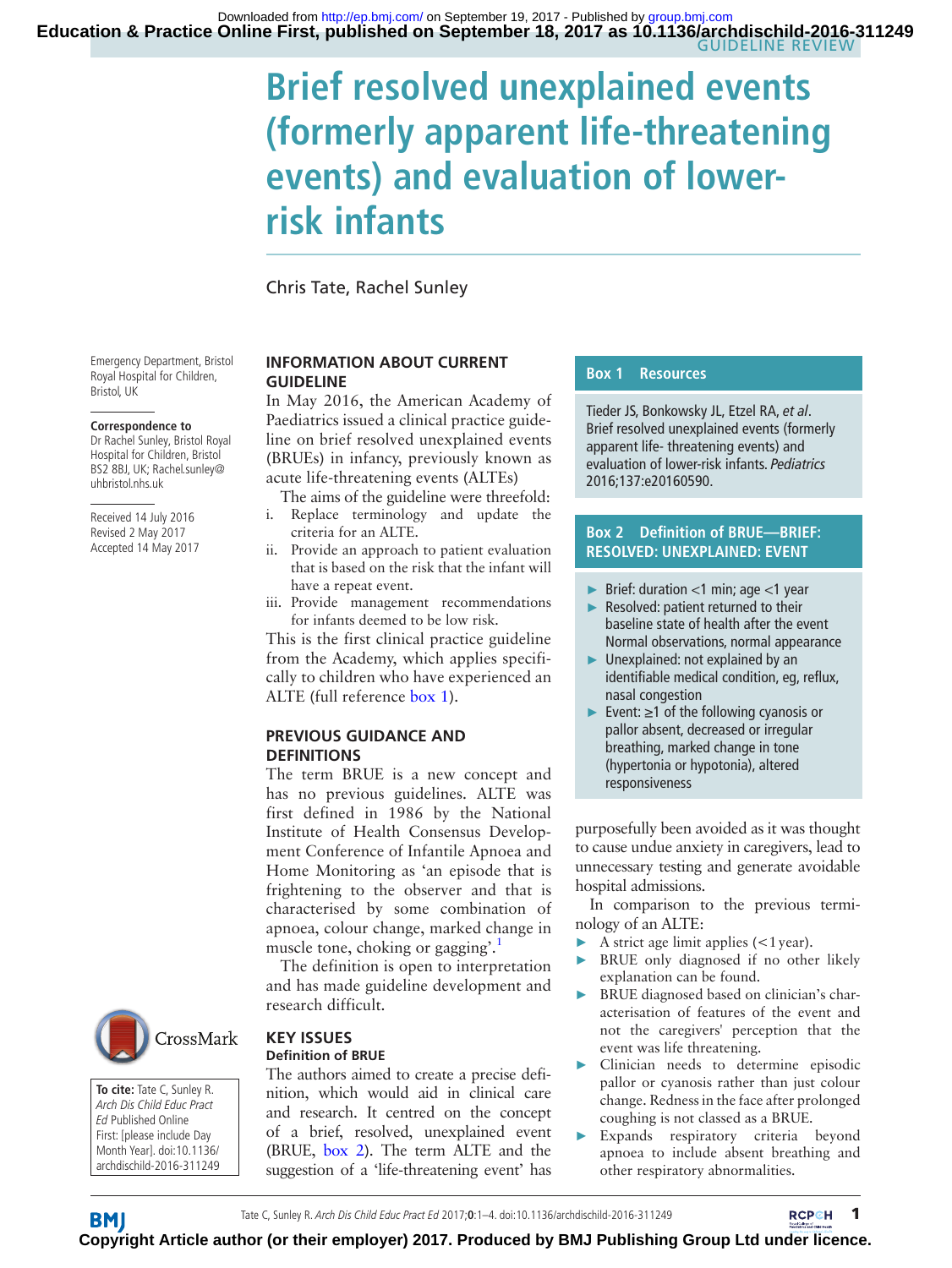

<span id="page-1-1"></span>**Figure 1** BRUE, brief resolved unexplained event; CXR, chest X-ray.

## **Box 3 Definition of low-risk brief resolved unexplained event**

<span id="page-1-0"></span>Age >60 days, gestational age ≥32 weeks and postconceptual age ≥45 weeks, first BRUE, no cardiopulmonary resuscitation by trained medical provider, no concerning features in history or examination, eg, family history of sudden cardiac death.

Choking or gagging in history precludes the diagnosis of a BRUE.

## **History and clinical examination**

During assessment of the child, the clinician needs to determine if the history or examination suggests a diagnosis other than BRUE. In BRUE, a patient should have a resolved and unexplained event. History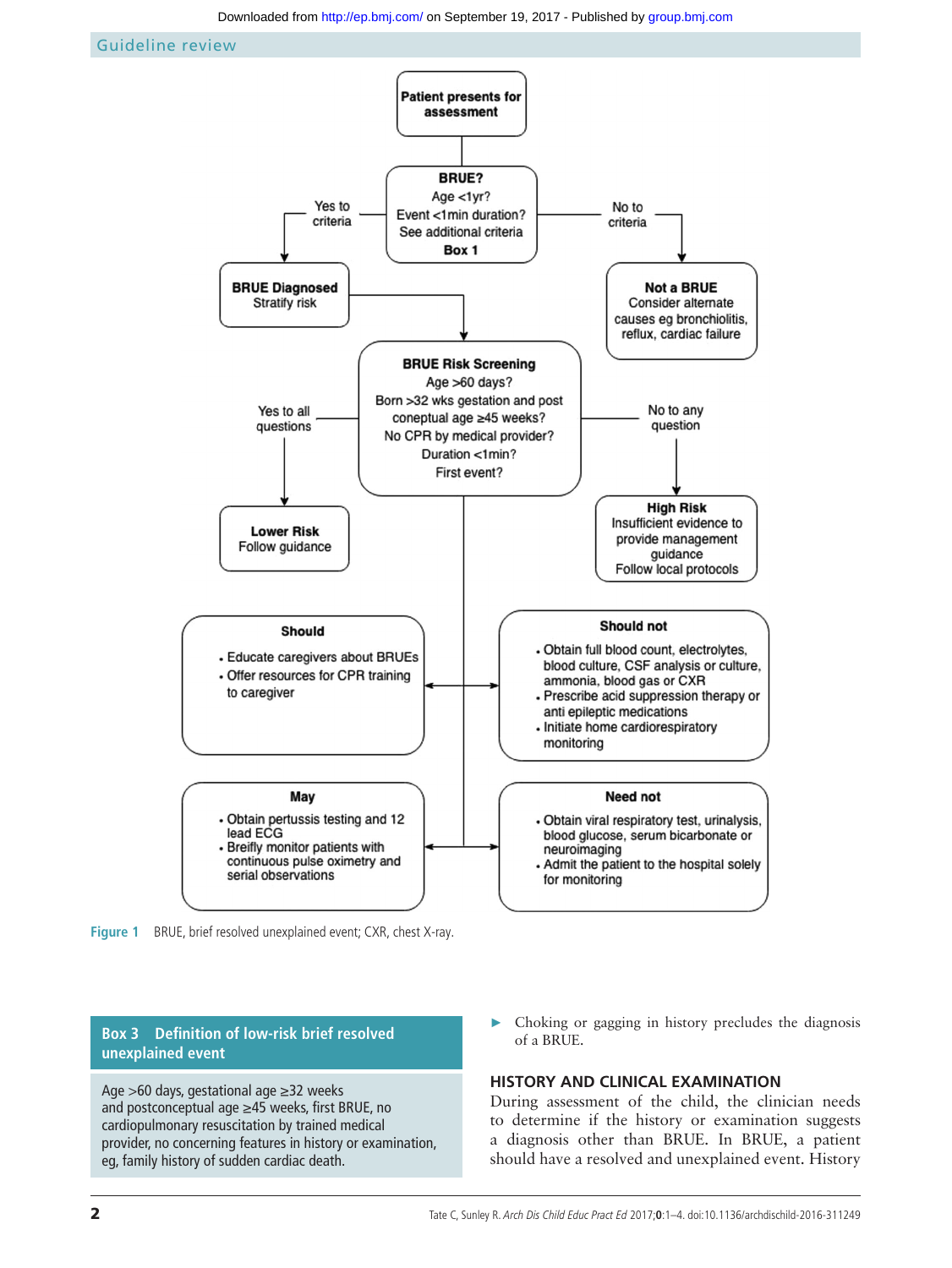of failure to thrive, enlarged head circumference or abnormal breathing all suggest an underlying medical condition and cannot be classified as a BRUE. Observations outside of normal parameters for age such as tachypnoea, tachycardia or fever all preclude a diagnosis of BRUE. Additionally, clinicians should be vigilant for evidence of non-accidental injury or conditions such as infantile spasms which could present in a similar manner to a BRUE.

#### **High risk versus low risk**

During the review of existing ALTE literature, a subset of patients were identified who met the BRUE criteria and were unlikely to have a recurrent event or a serious underlying condition. These patients were categorised as 'low risk' and met the criteria in ([box](#page-1-0) 3).

## **Management of low-risk BRUE**

In cases identified as low risk, the authors were able to create key action statements based on a systematic review of existing ALTE data, which could be applied to the new BRUE definition. In cases classed as high risk (ie, not meeting the criteria above), insufficient evidence was available to guide practice and the clinician is advised to follow local guidance.

Management recommendations based on strong-tomoderate evidence are as follows [\(figure](#page-1-1) 1):

#### **In low-risk BRUEs clinicians should**

- Educate caregivers about BRUEs and engage in shared decision making to guide management and follow-up.
- ► Offer CPR training to caregiver.

## **Clinicians should not**

- ► Obtain full blood count, electrolytes, blood or CSF culture, metabolic tests including ammonia or amino acids or blood gasses.
- ► Perform a chest X-ray, echocardiogram, EEG or studies for reflux.
- ► Initiate home cardiorespiratory monitoring.
- ► Prescribe acid suppression therapy or antiepileptic medication.

## **Recommendations based on weak evidence:**

#### **Clinicians may**

- Briefly monitor patients with continuous pulse oximetry and serial observations.
- ► Obtain pertussis testing and 12-lead ECG.

#### **Clinicians need not**

- Admit the patient to hospital solely for cardiorespiratory monitoring.
- ► Obtain viral respiratory test, urinalysis, blood glucose, serum bicarbonate, lactic acid.
- ► Obtain neuroimaging.

## **Unresolved controversies Quality of available evidence**

The authors have presented their analysis in terms of the quality of available evidence and the perceived risk/ benefit of excluding an investigation from the low-risk BRUE guideline. They have attempted to translate this approach to clinical practice by way of suggesting clinicians 'should, should not, may and need not' perform a particular investigation. Although this detailed guidance is welcomed, the more uncertain recommendations under the categories 'may and need not' are harder to apply at the bedside and are discussed further below.

BRUE has a more precise definition than its predecessor, which in turn allows the clinician to make an easier judgement as to whether their patient is high or low risk. The authors are clear that guidance is only offered for low-risk patients. More work needs to be done to identify those who are high risk and what investigations are necessary as a starting point.

No meta-analyses or 'well-designed and conducted trials' were available to guide the authors in their analysis. Recommendations were based on trials with minor limitations or observational studies. This is in no doubt due to the ambiguity of the ALTE definition, which has hindered research and prompted the transition to the new term BRUE.

## **Discussion of weak recommendations Duration of observation**

The authors concede that no specific evidence exists which identifies the ideal duration of observations after a BRUE. The authors suggest a period of 1–4hours may be necessary in some cases to establish that the patient and their observations remain stable. Pulse oximetry has been identified as preferable to cardiorespiratory monitoring in identifying paroxysmal events, although it is also noted that healthy infants can have occasional desaturations when asleep.<sup>2</sup>

#### **Blood glucose**

Detailed review of the evidence base regarding glucose testing suggests that inborn errors of metabolism (IEM) cause an ALTE in only  $0\% - 5\%$  of cases.<sup>3</sup> Individual papers are divided on the value of blood glucose as a universal screening tool in ALTE. The BRUE panel argue that patients who frequently attend with unexplained events or a family history of IEM will be categorised as high risk and therefore are not in the scope of the guideline. Blood glucose testing is inexpensive and a relatively non-invasive procedure and can point the clinician in the direction of occult metabolic conditions such as a fatty oxidation disorder. Despite newborn screening, IEMs are diagnosed during periods of illness. Due to differences of opinion and evidence in this matter, individual units should consider whether to make it their unit policy to include blood glucose measurement during initial assessment of patients presenting with BRUE-like symptoms.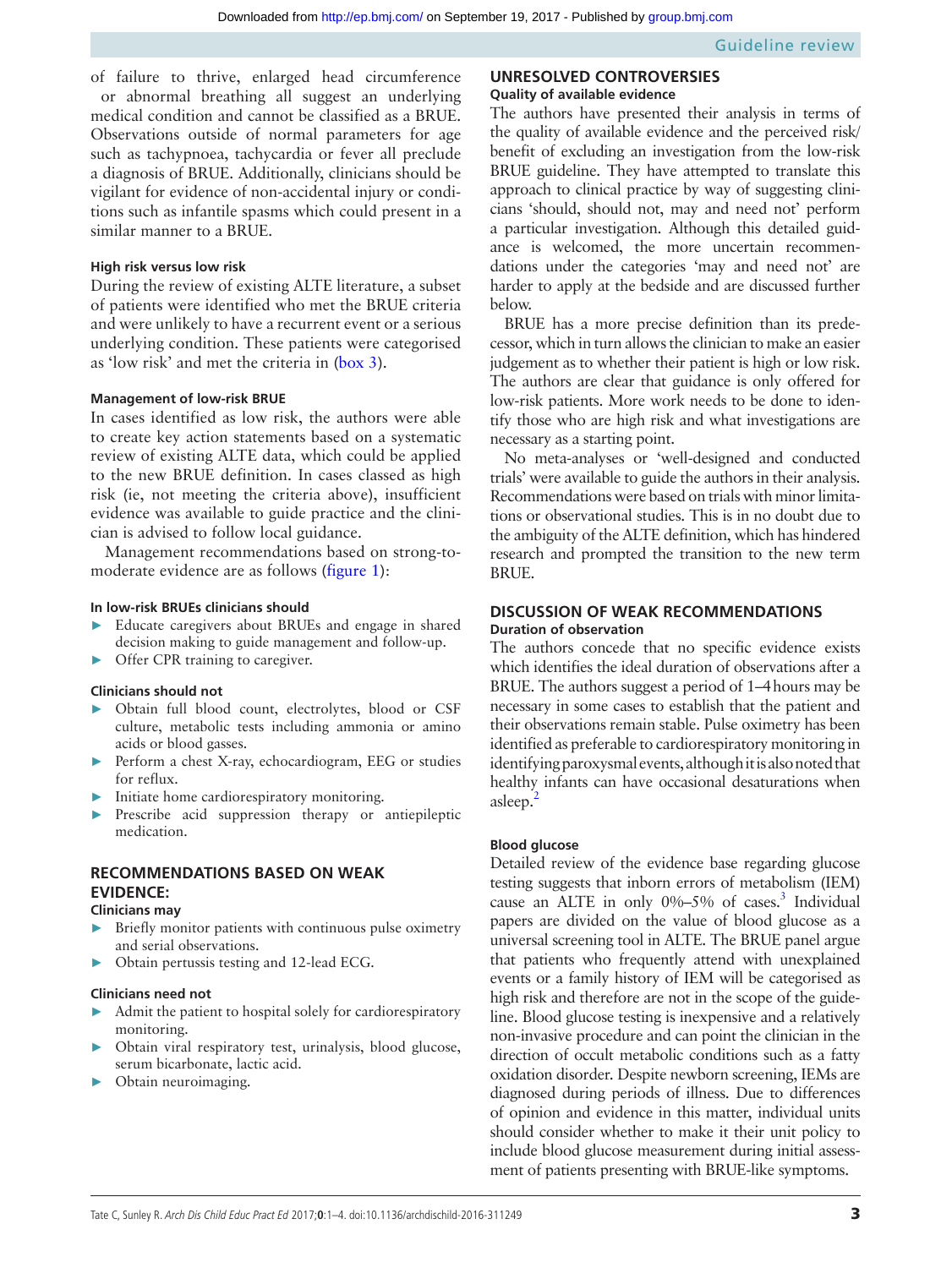Downloaded from<http://ep.bmj.com/>on September 19, 2017 - Published by [group.bmj.com](http://group.bmj.com)

## Guideline review

## **12-Lead ECG**

The evidence base for performing an ECG in a low-risk BRUE is weak. The authors recognise the low positive predictive values of ECG in  $ALTE<sup>4.5</sup>$  and additionally comment that an isolated resting ECG may not pick up some serious cardiac pathologies. With this in mind, it is reasonable to consider an ECG on an individual case-by-case basis but it is not recommended as a routine assessment in a low-risk BRUE.

## **Pertussis**

Pertussis can produce symptoms of an ALTE in view of paroxysmal cough, colour change and pauses in breathing. The authors highlight that performing pertussis testing in a low-risk BRUE should be based on clinical history, immunisation status and degree of suspicion from the assessing clinician. If suspicion of pertussis is strong enough, we suggest the case can no longer be considered as a BRUE, empirical antibiotics are recommended along with admission for observation beyond 1–4hours.

## **What do I need to know?**

What should I stop doing?

- Stop using the term ALTE.
- ► Avoid admitting infants to hospital for observation beyond 1–4hours in low-risk BRUE.
- ► Routinely performing a blood gas or other blood tests in low-risk BRUEs.

What should I start doing?

- Reassure parents and be confident in conservative management.
- ► Recognise that the BRUE definition is more precise. Cough, fever, reflux, symptoms of viral upper respiratory tract infection, unresolved episodes or significant family history needs managing separately from these guidelines.

What can I continue to do as before?

- Consider alternative diagnoses throughout assessment.
- Continue to be vigilant to child protection concerns.

## **Clinical bottom line**

- ► BRUE is the new term for an ALTE.
- Patients with BRUE are classified as high or low risk based on history and clinical examination.
- Low-risk BRUEs can be conservatively managed by avoiding all of blood tests, admission for observation >4 hours and radiological investigations.
- ► Parental communication and agreed management plans are paramount in successful treatment.
- Continue to involve parents in agreed management plans.
- Continue to offer life support training to parents.

**Competing interests** None declared.

**Provenance and peer review** Commissioned; externally peer reviewed. **Data sharing statement** We have based our guideline here from the original

published from the American Academy Pediatrics, Vol 137, no 5, May 2016.

© Article author(s) (or their employer(s) unless otherwise stated in the text of the article) 2017. All rights reserved. No commercial use is permitted unless otherwise expressly granted.

## **References**

- <span id="page-3-0"></span>1 McGovern MC, Smith MB. Causes of apparent life threatening events in infants: a systematic review. *[Arch Dis Child](http://dx.doi.org/10.1136/adc.2003.031740)* 2004;89:1043–8.
- <span id="page-3-1"></span>2 Hunt CE, Corwin MJ, Lister G, *et al*. Longitudinal assessment of hemoglobin oxygen saturation in healthy infants during the first 6 months of age. *[J Pediatr](http://dx.doi.org/10.1016/S0022-3476(99)70056-9)* 1999;135:580–6.
- <span id="page-3-2"></span>3 Kiechl-Kohlendorfer U, Hof D, Peglow UP, *et al*. Epidemiology of apparent life threatening events. *[Arch Dis Child](http://dx.doi.org/10.1136/adc.2004.049452)* 2005;90:297– 300.
- <span id="page-3-3"></span>4 Brand DA, Altman RL, Purtill K, *et al*. Yield of diagnostic testing in infants who have had an apparent life-threatening event. *[Pediatrics](http://dx.doi.org/10.1542/peds.2004-0847)* 2005;115:885–93.
- 5 Hoki R, Bonkowsky JL, Minich LL, *et al*. Cardiac testing and outcomes in infants after an apparent life-threatening event. *[Arch Dis Child](http://dx.doi.org/10.1136/archdischild-2012-301668)* 2012;97:1034–8.